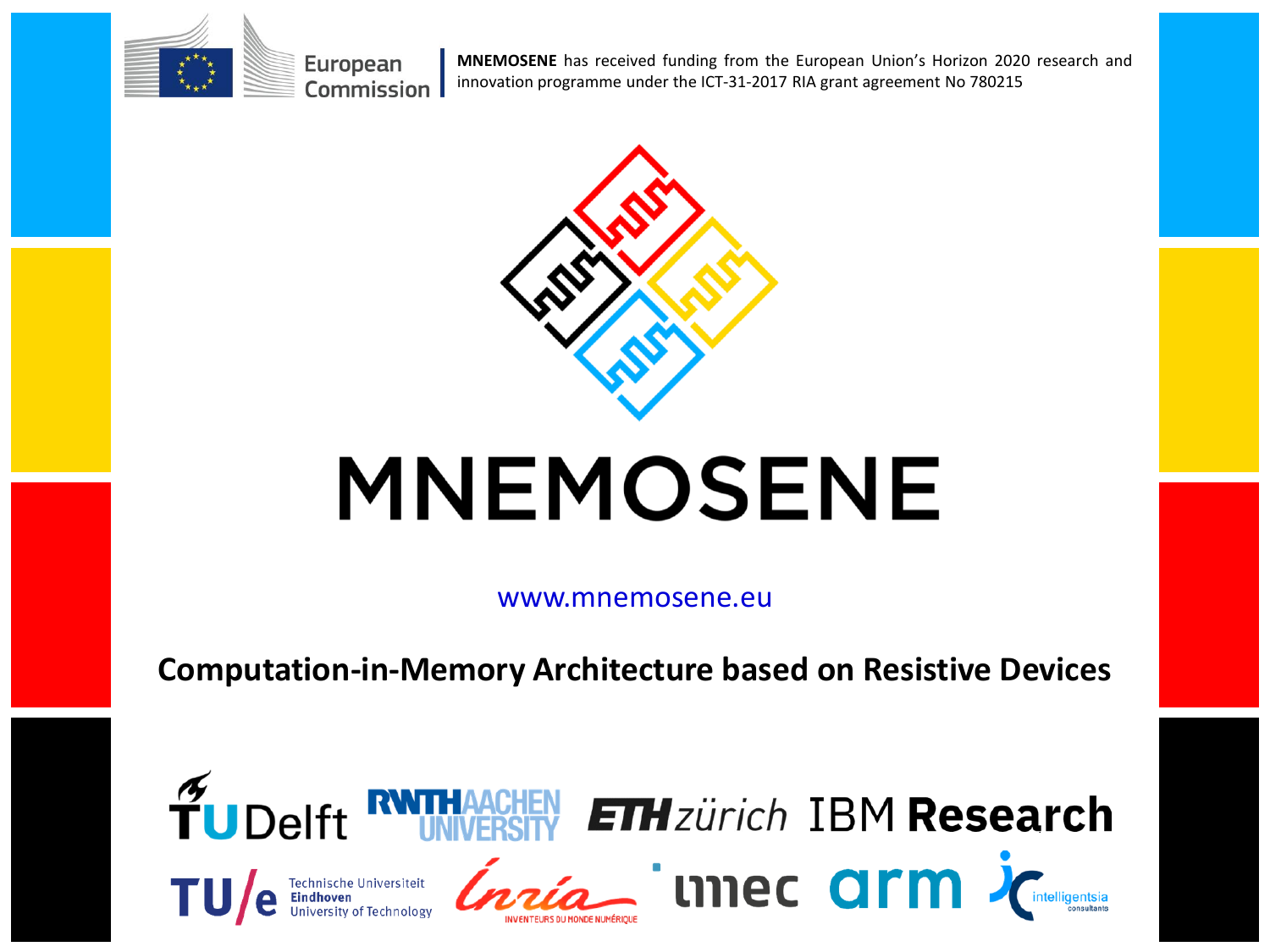

### **Rationale**



Emerging applications (e.g. Big Data, IoT) are extremely demanding in terms of storage and computing power and have surpassed the capabilities of today's computation architectures and device technologies.

#### **Computer architecture walls:**

- Memory wall
- Instruction Level Parallelism (ILP) wall
- Energy wall

#### **CMOS technology walls:**

- Reliability wall
- Leakage wall
- Cost wall

→ **Alternative computing architectures** and **emerging device technologies** need to be explored

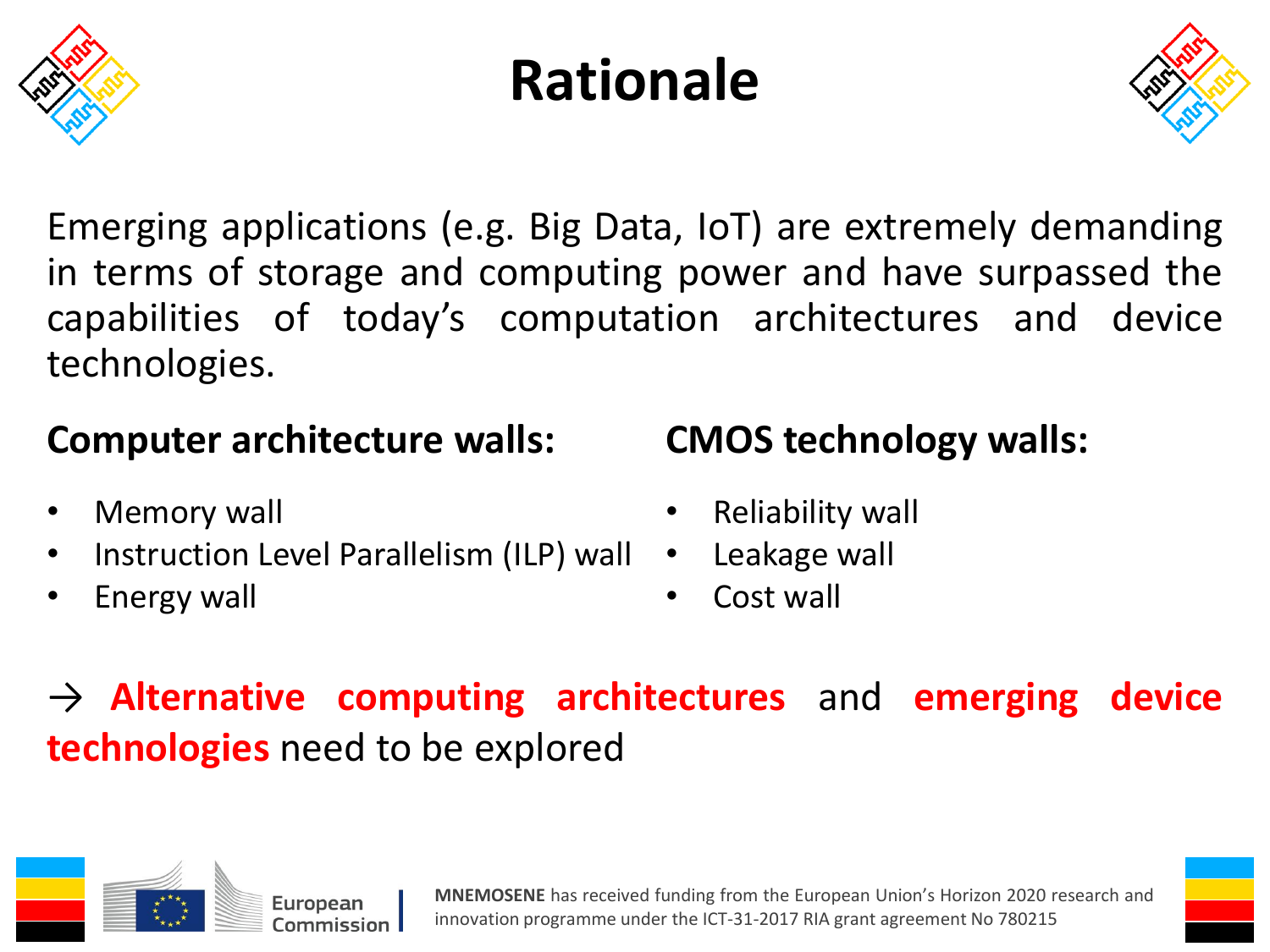

### **Memristors**



Among emerging devices, **memristors** are promising candidates to complement and/or replace traditional CMOS. Current technological implementations present remarkable properties (although with strong trade-offs), which may include:

- CMOS process compatibility
- Relative low cost
- Zero standby power
- Nanosecond switching speed
- Enhanced scalability
- High density
- High OFF/ON resistance ratio
- Good endurance and retention time

More importantly, the memristor is a **two-terminal resistive-switching device** that can be used to build **both non-volatile storage and information processing**, thus enabling new computing paradigms

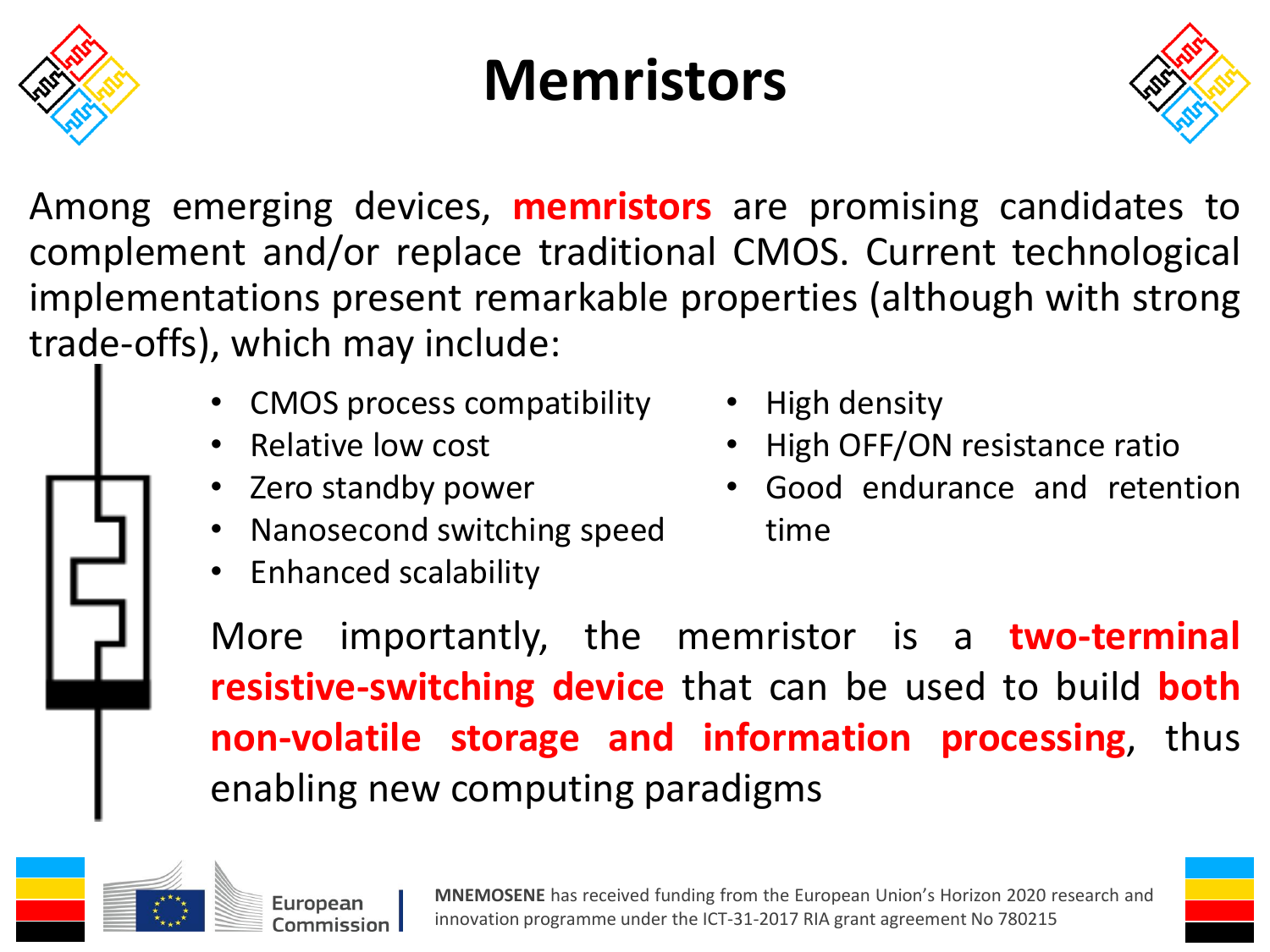

### **Overall Objective**



**MNEMOSENE** aims at demonstrating a new architecture concept together with its required programming flow and interface. The project's overall goal is twofold:

- **Develop, design and demonstrate the concept of computation-inmemory (CIM)** based on resistive-computing using emerging nonvolatile memresistive switching devices.
- **Develop and design a simulator and FPGA emulator for the new architecture** (CIM device combined with a conventional CPU).

Additionally, a particular focus will be placed on the **evaluation of the trade-offs for different memristor technological implementations**, in consideration of the requirements of specific applications.

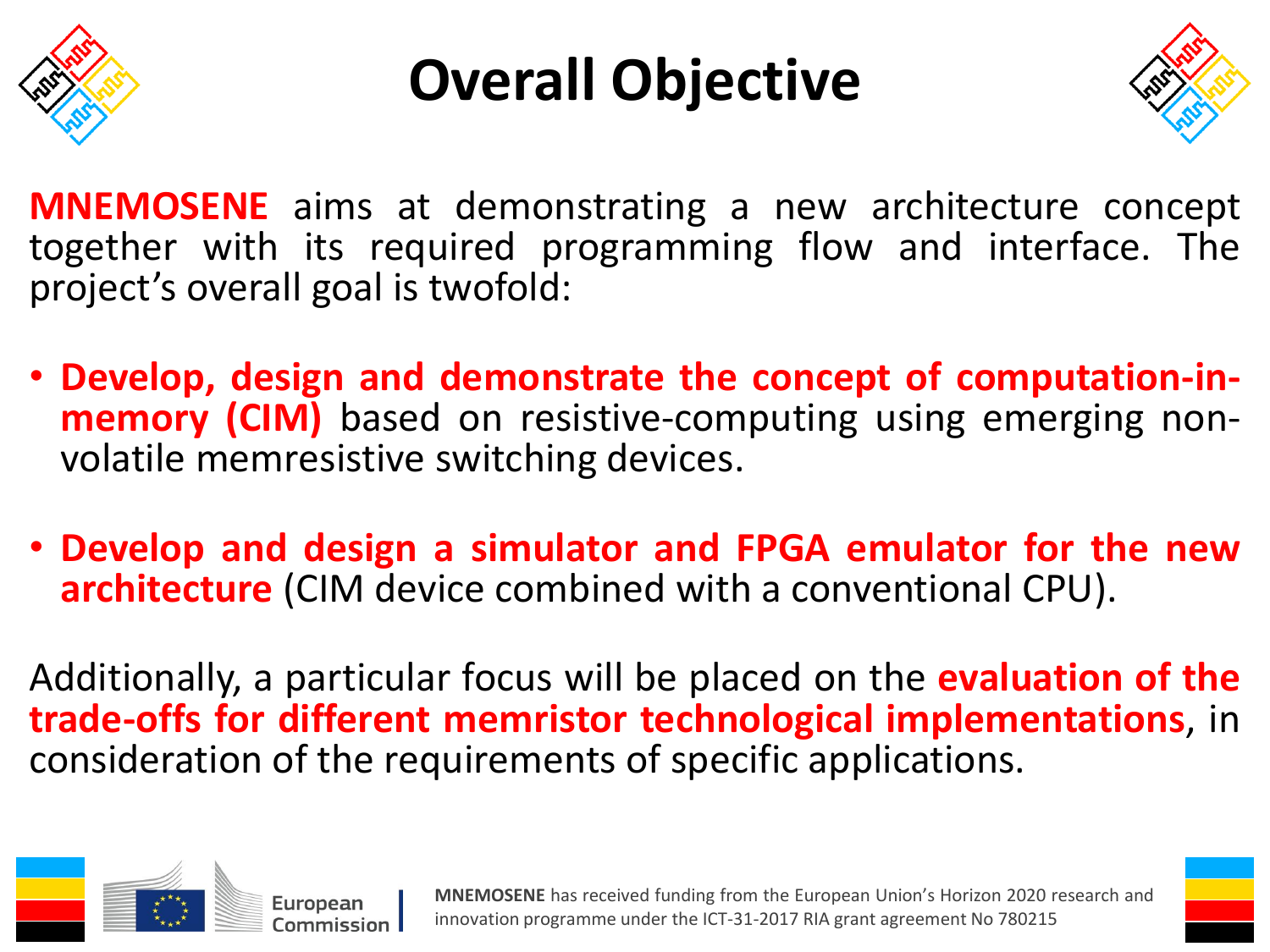

Integrating the processing units and the memory in the same physical location allows for the working set of the most memory accessing part of an application to be moved into the CIM core (rather than DRAM or cache).

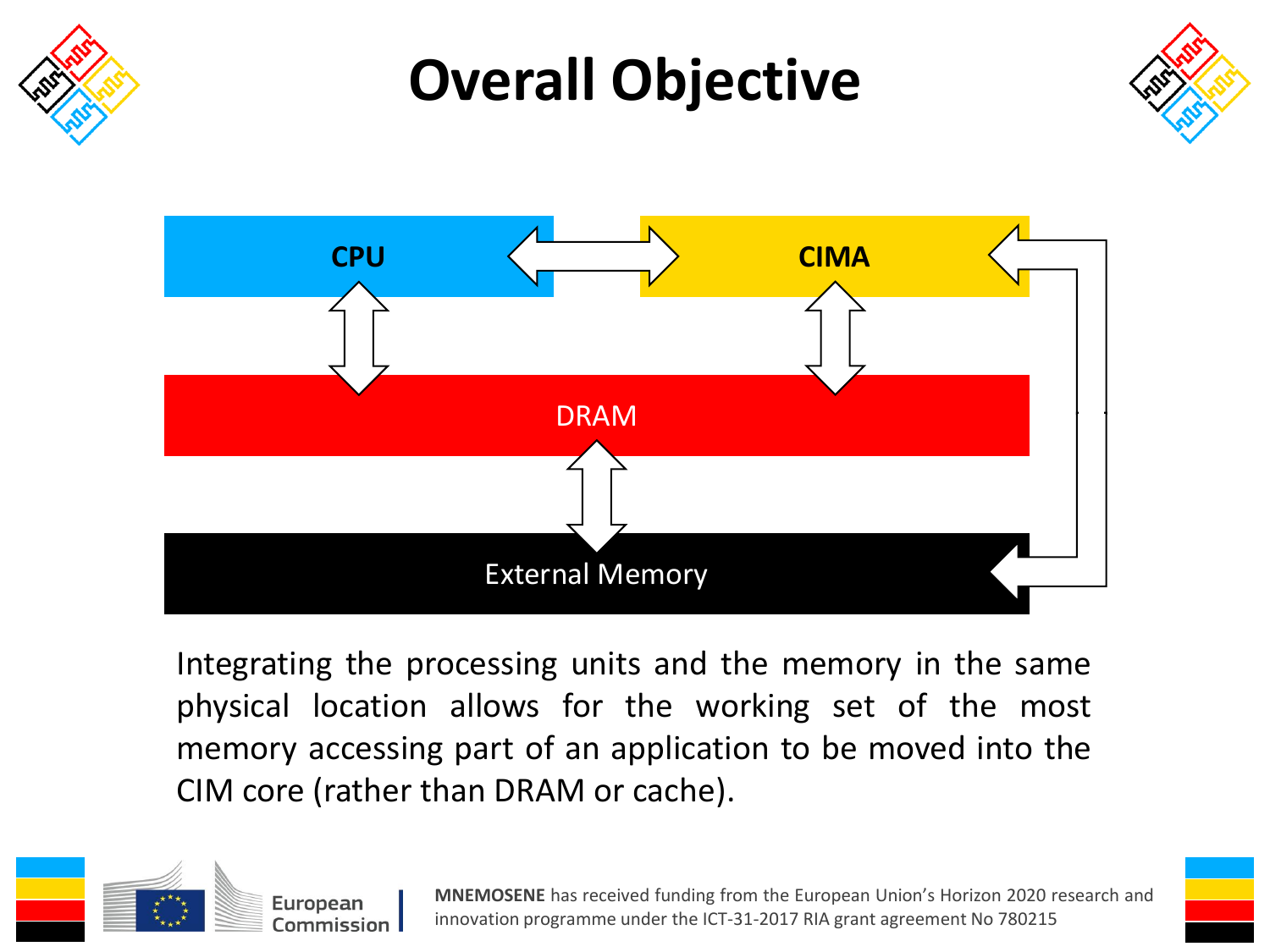

## **Scientific and Technical Objectives**



- **Objective 1** : Develop new algorithmic solutions for targeted applications for CIM architecture.
- **Objective 2** : Develop and design new mapping methods integrated in a framework for efficient compilation of the new algorithms into CIM macro-level operations.
- **Objective 3** : Develop a macro-architecture based on the integration of group of CIM tiles.
- **Objective 4** : Develop and demonstrate the micro-architecture level of CIM tiles and their models.
- **Objective 5** : Design a simulator and a FPGA emulator for the new architecture (CIM device combined with a conventional CPU)

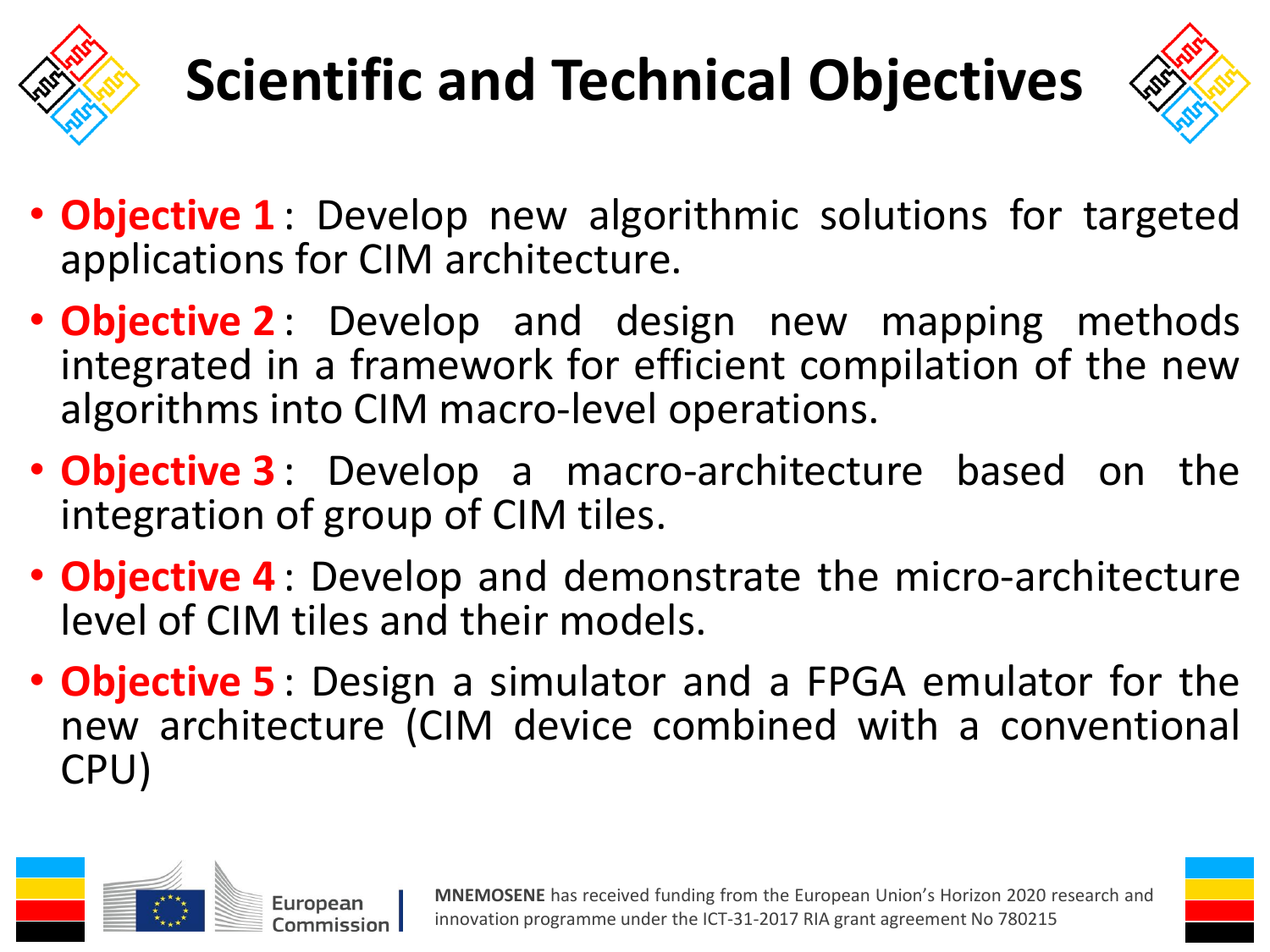



To achieve the project targets, a solid strategy has been set up that divides the needed work into four main interrelated components.





European Commission I

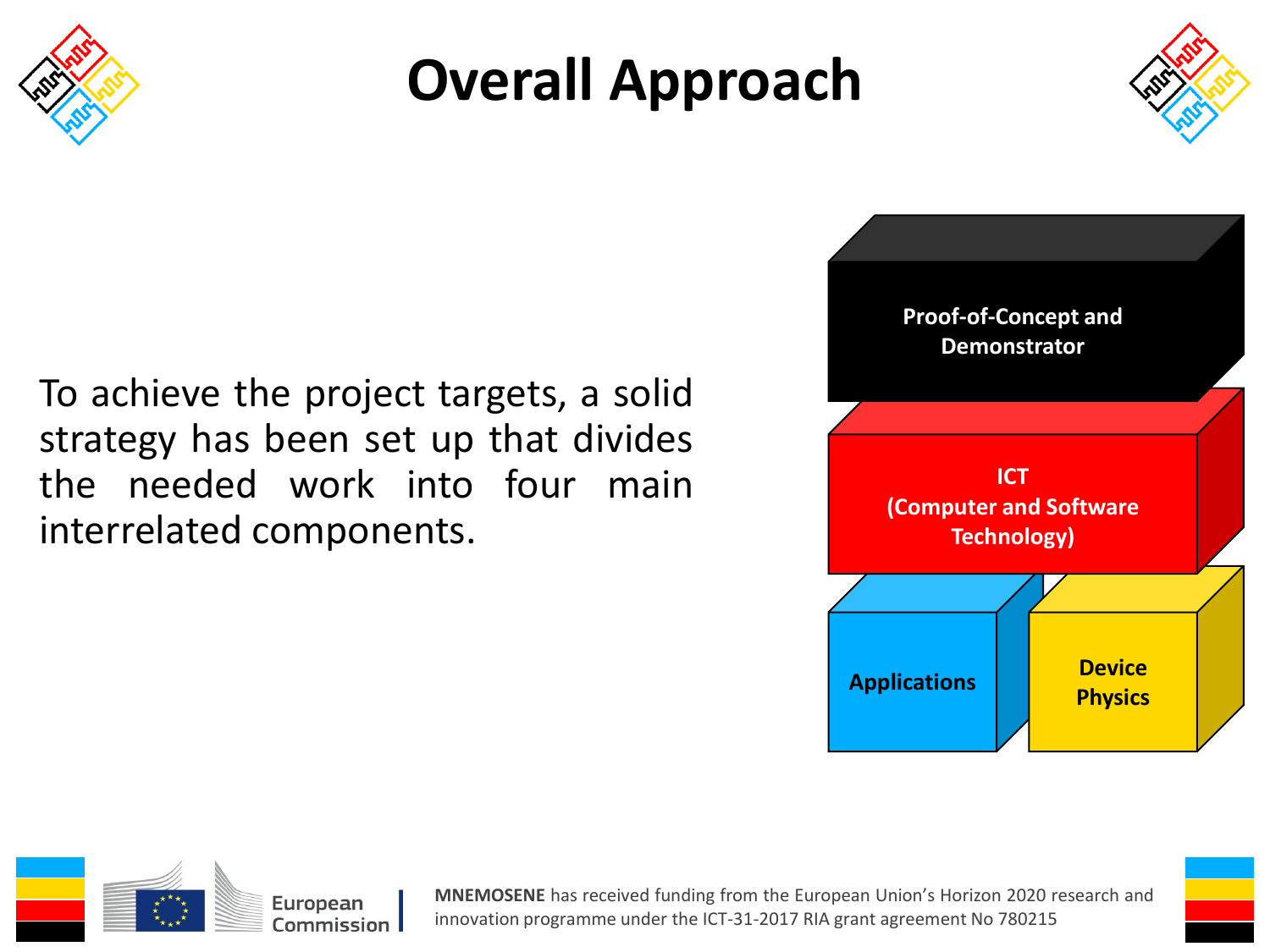



**Applications**: Analysis of the requirements and existing implementations of specific applications; development of suitable new solutions for the proposed architecture.

Targeted applications include:

- healthcare/genomics;
- data sciences / matrix vector multiplications;
- database / bitmap index; and
- IoT applications / ultra-low-power sensor-node processing
- image and video processing



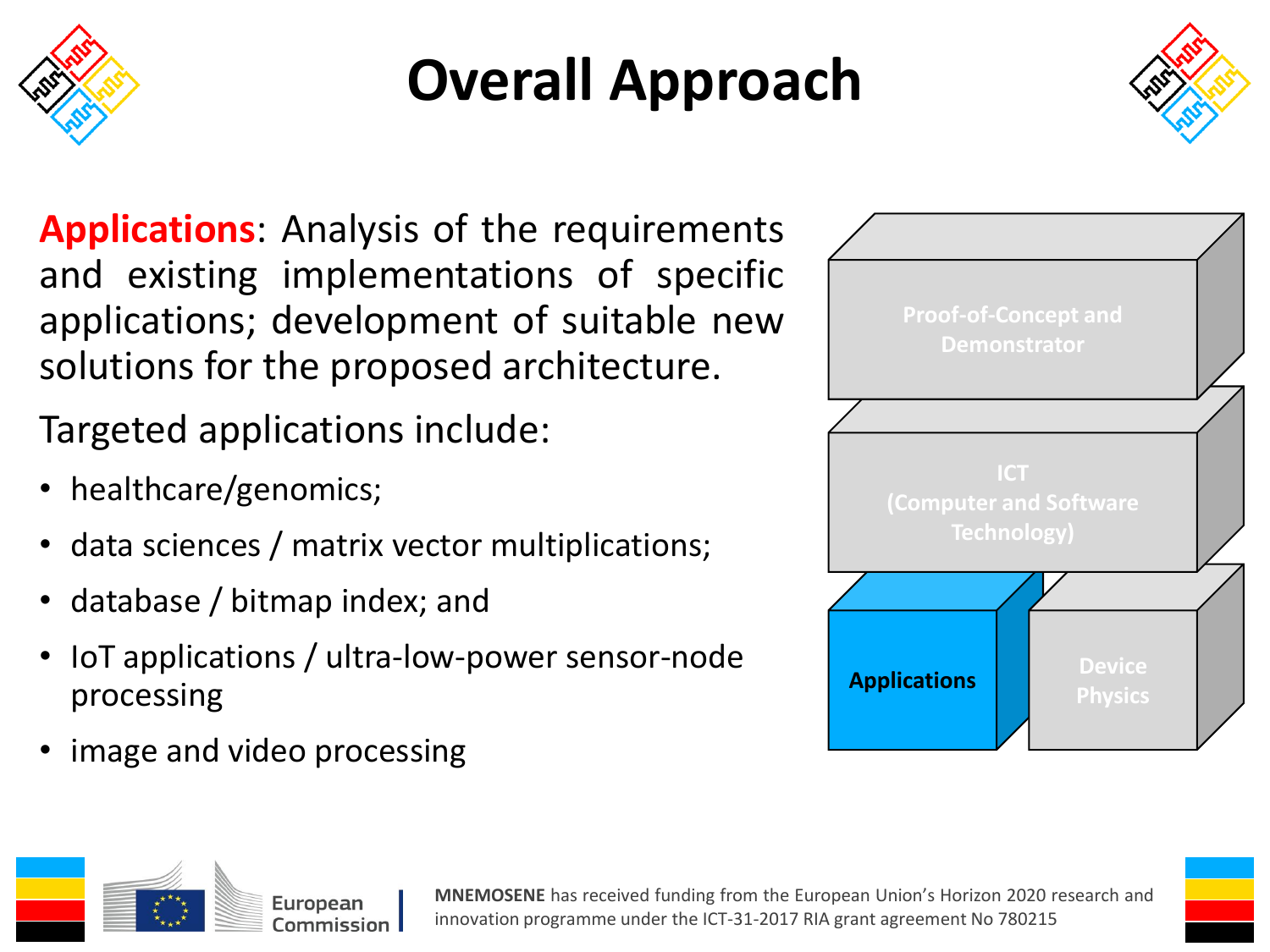



**Device Physics**: Investigation of the properties of new materials in order to recommend the best device (and device models) suitable for the implementation of the targeted CIM architecture; fabrication, characterization and modelling of devices.





European Commission |

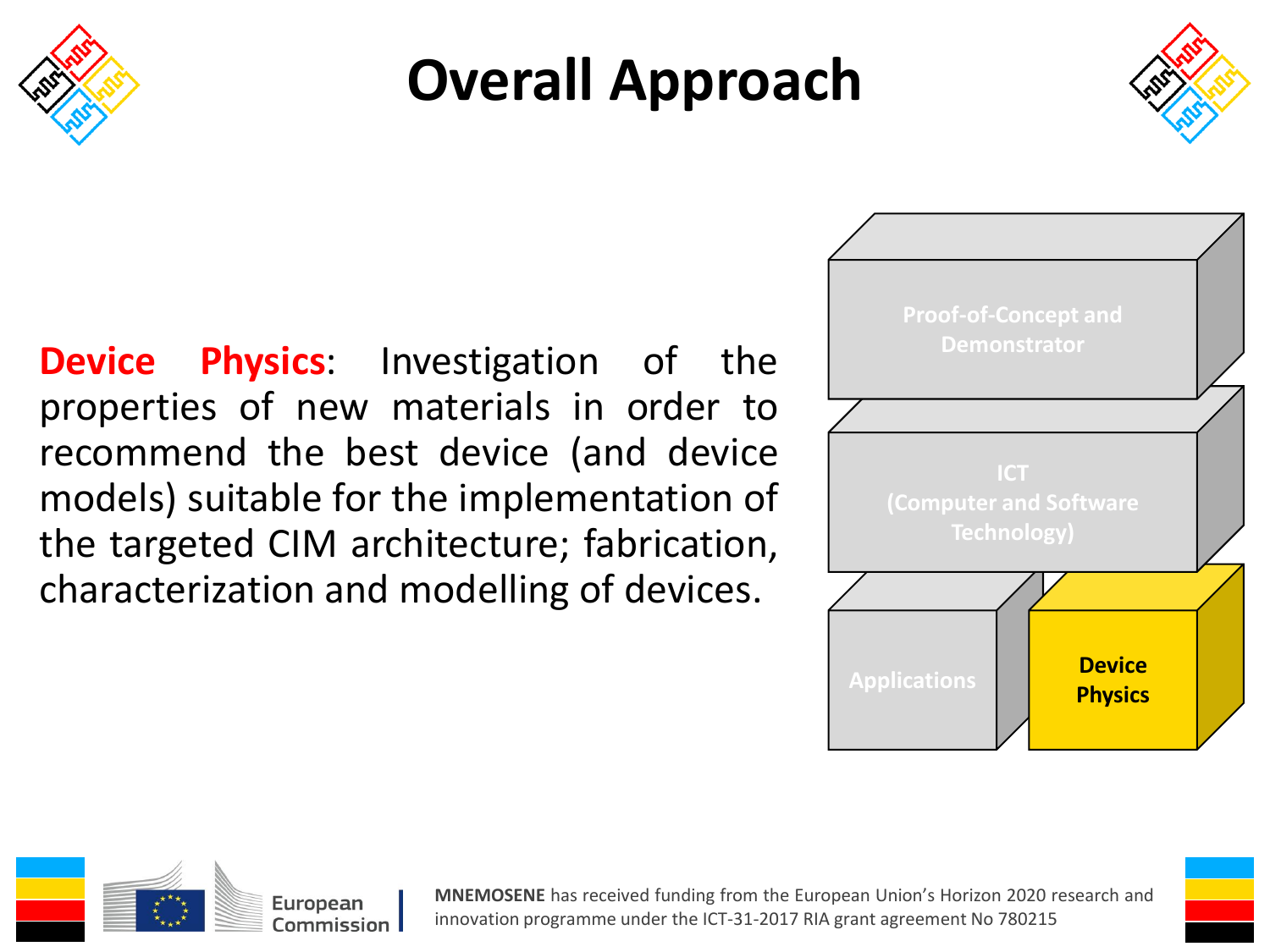



#### **ICT (Computer and Software Technology)**:

Hardware level:

- Macro-architecture exploration: integration of multiple CIM tiles, overall scheduling of the operation, optimisation of communications and interconnects.
- Micro-architecture exploration: development and implementation of primitive functions (logic and arithmetic)

Software level:

• Design space exploration and efficient mapping of C programs on the CIM architecture for the targeted applications



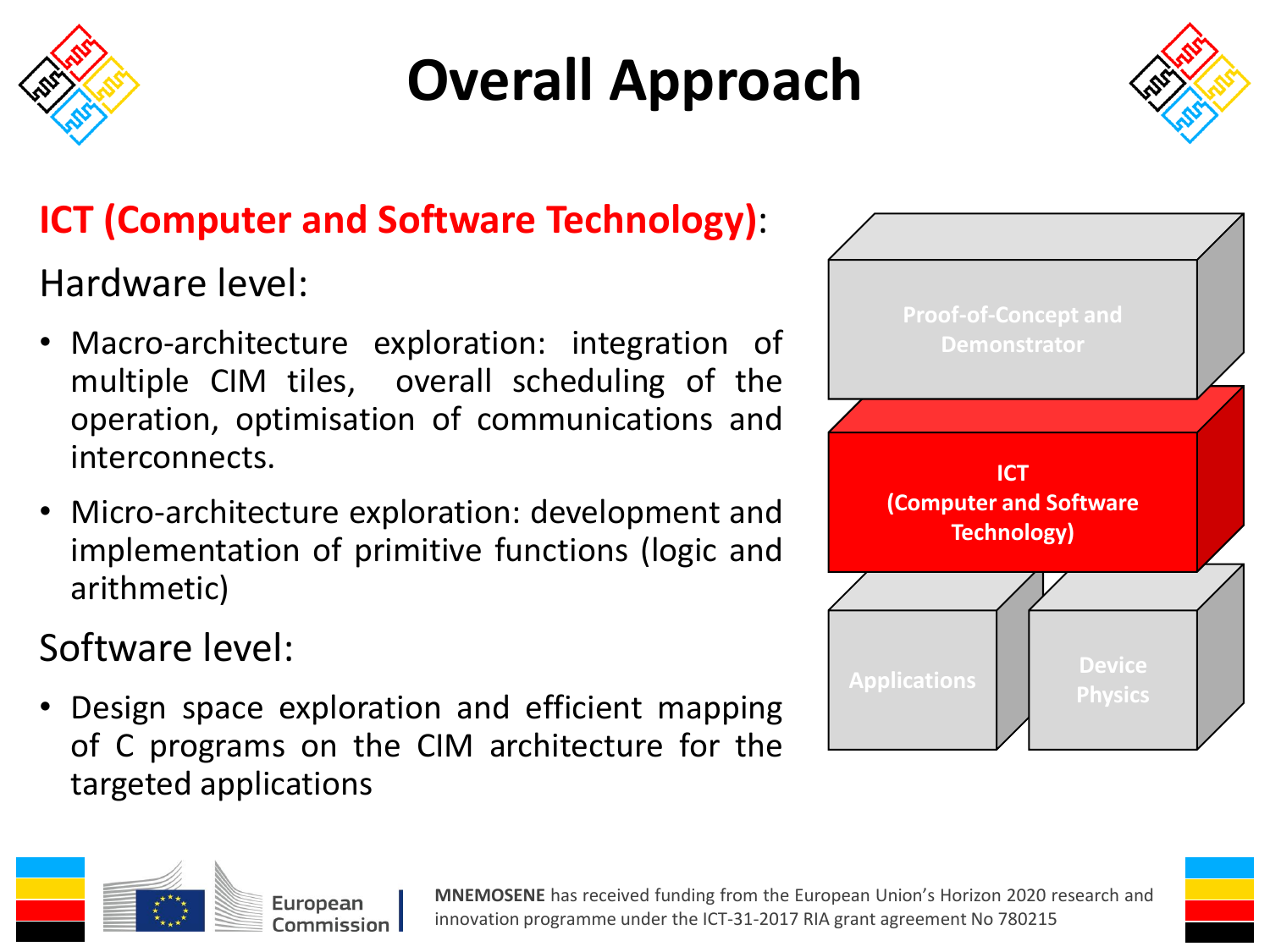



**Proof-of-Concept and Demonstrator**: Demonstration of the architecture concept by using fabricated basic building blocks (consisting of small crossbar arrays) and a CMOS interconnect fabric integrated on a PCB board to mimic a monolithic integration. Demonstration of the full MNEMOSENE architecture (conventional CPU - CIM die) based on simulation (using calibrated basic models) and emulation (using FPGAs).





European Commission I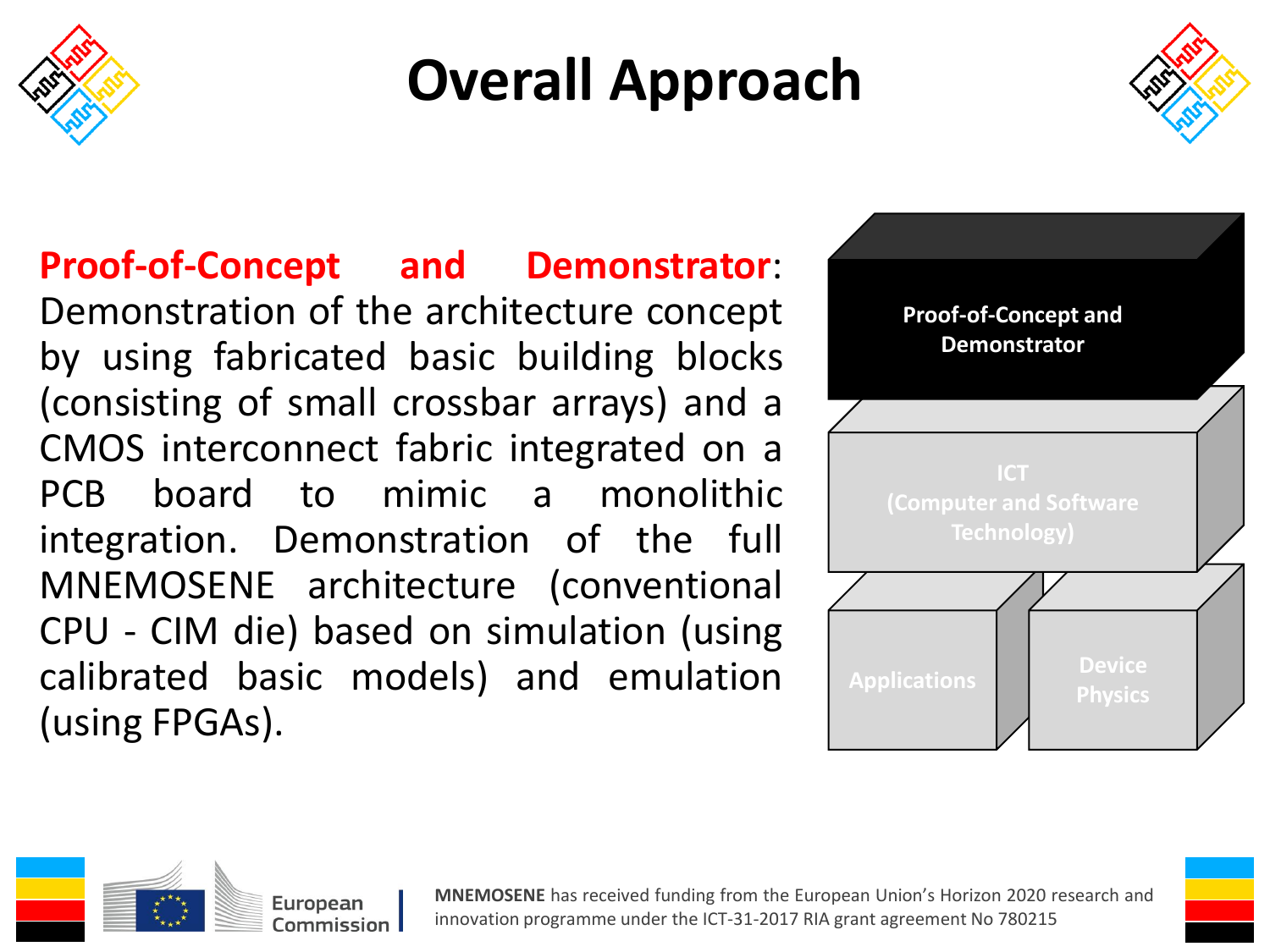

### **Workplan**





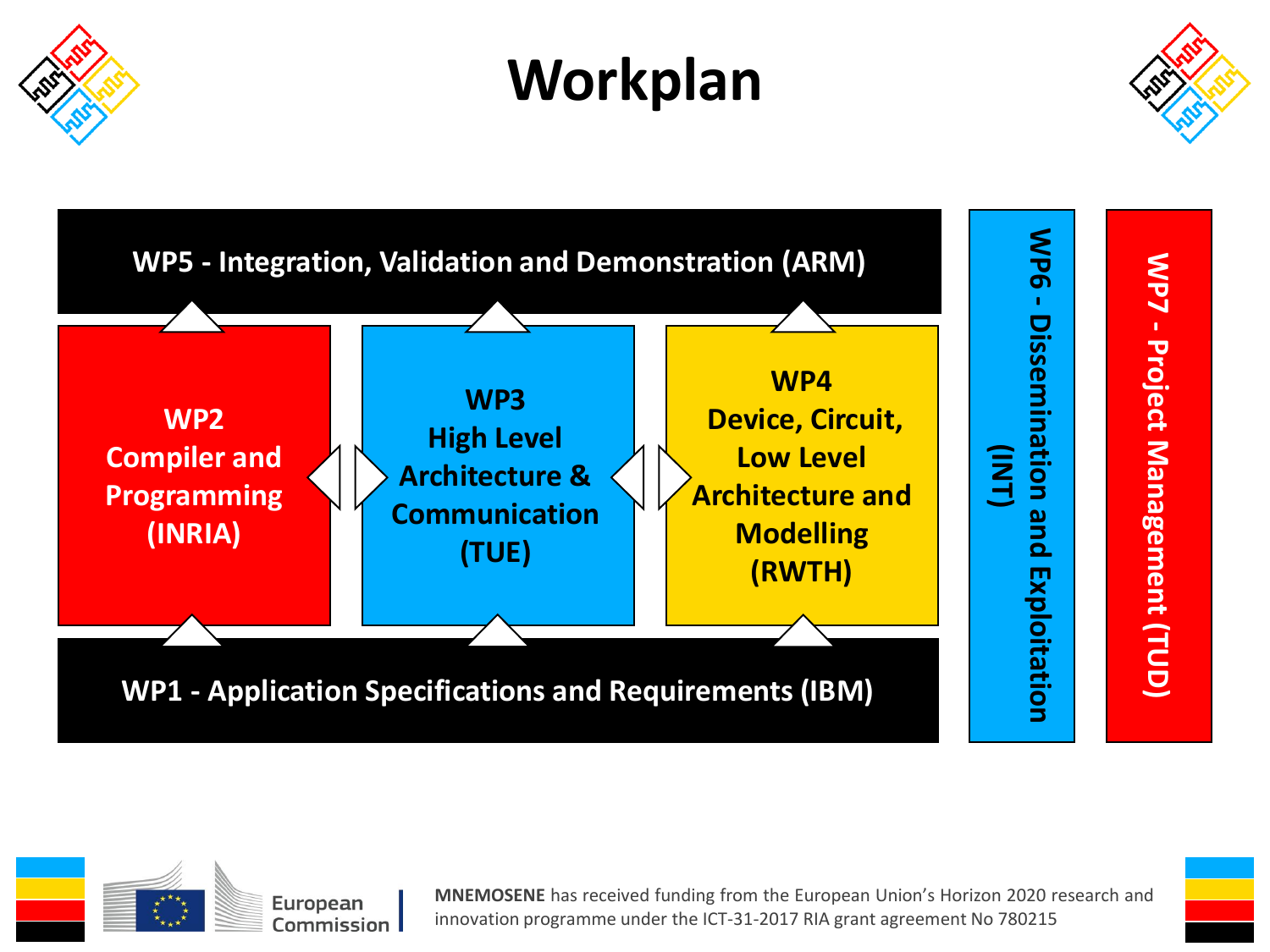

### **Expected Impacts**



- Transform computer science into using new **highly parallel CIM architectures and technologies**.
- Drive silicon technology into using **new memristor based devices and circuits**.
- Realize **significant improvements in computing energy and area efficiency** compared to other domain specific solutions (at least 5x) and general purpose architectures (up to 100-1000x).
- Enable computation of currently unfeasible **big data applications** with important societal consequences
- Enable novel applications towards **low power electronics**.
- Support breakthrough development in **Neuromorphic Computing** and **Quantum Computing**.

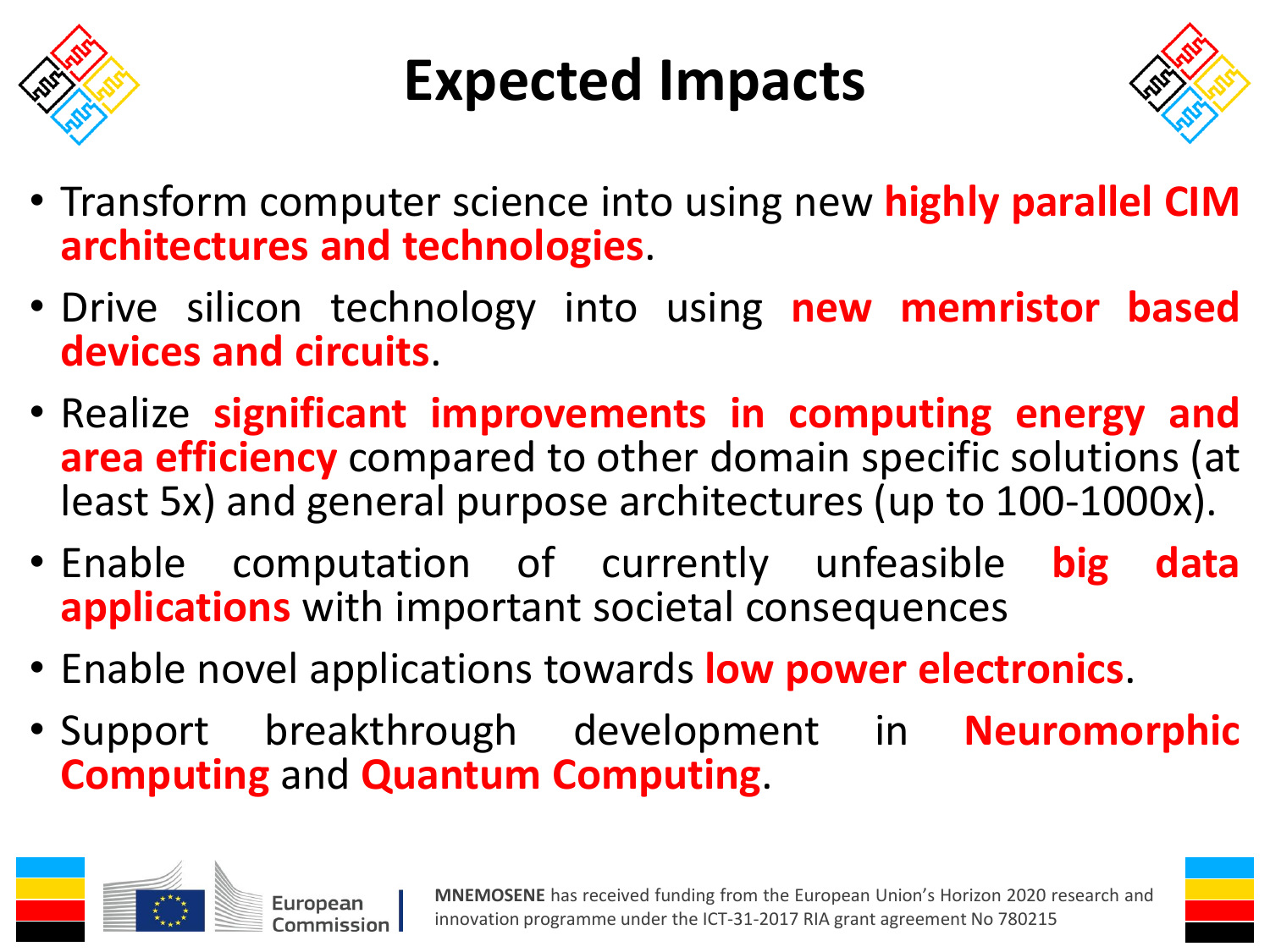



European Commission |